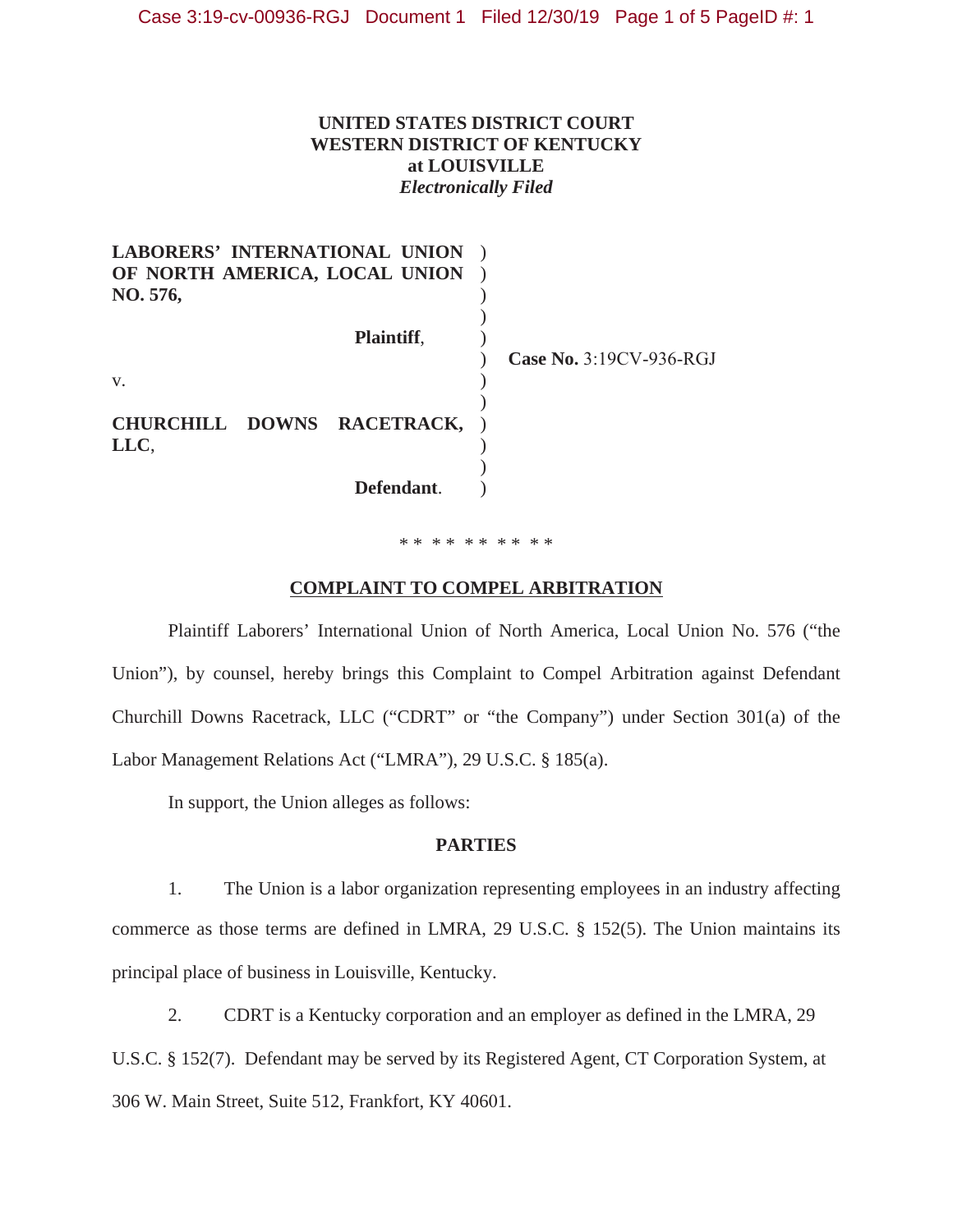3. The Union is the exclusive bargaining representative for all full-time, hourly, maintenance department and housekeeping employees at CDRT's 700 Central Avenue and 4520 Poplar Level Road Louisville, Kentucky facilities.

#### **JURISDICTION AND VENUE**

 4. Jurisdiction is vested in this Court under Section 301 of the LMRA, 29 U.S.C. § 185, as CRDT and its affiliates do business in this District.

 5. Venue is proper in this Court under Section 301(a) of the LMRA, 29 U.S.C. § 185. Plaintiff maintains its principal place of business within this District, and Plaintiff's authorized officers and agents are engaged in the representation of employees within this District.

# **FACTUAL ALLEGATIONS**

 6. The Union and CDRT are parties to a collective bargaining agreement ("CBA") in effect from February 15, 2018 through February 14, 2023. The CBA is attached hereto as **Exhibit A**.

 7. Exhibit A of the CBA states, ". . . the Employer has the right to hire part-time Employees after the close of the Spring Race Meeting and must terminate these Employees prior to the beginning of the Fall Race Meeting. . ."

 8. On or about October 27, 2019 the Company continued employing part-time employees from a temporary Staffing Agency over the Union's objection and after the start of the Fall Race Meeting.

 9. The Union filed a grievance ("the Grievance") on November 4, 2019. The grievance is attached hereto as **Exhibit B**.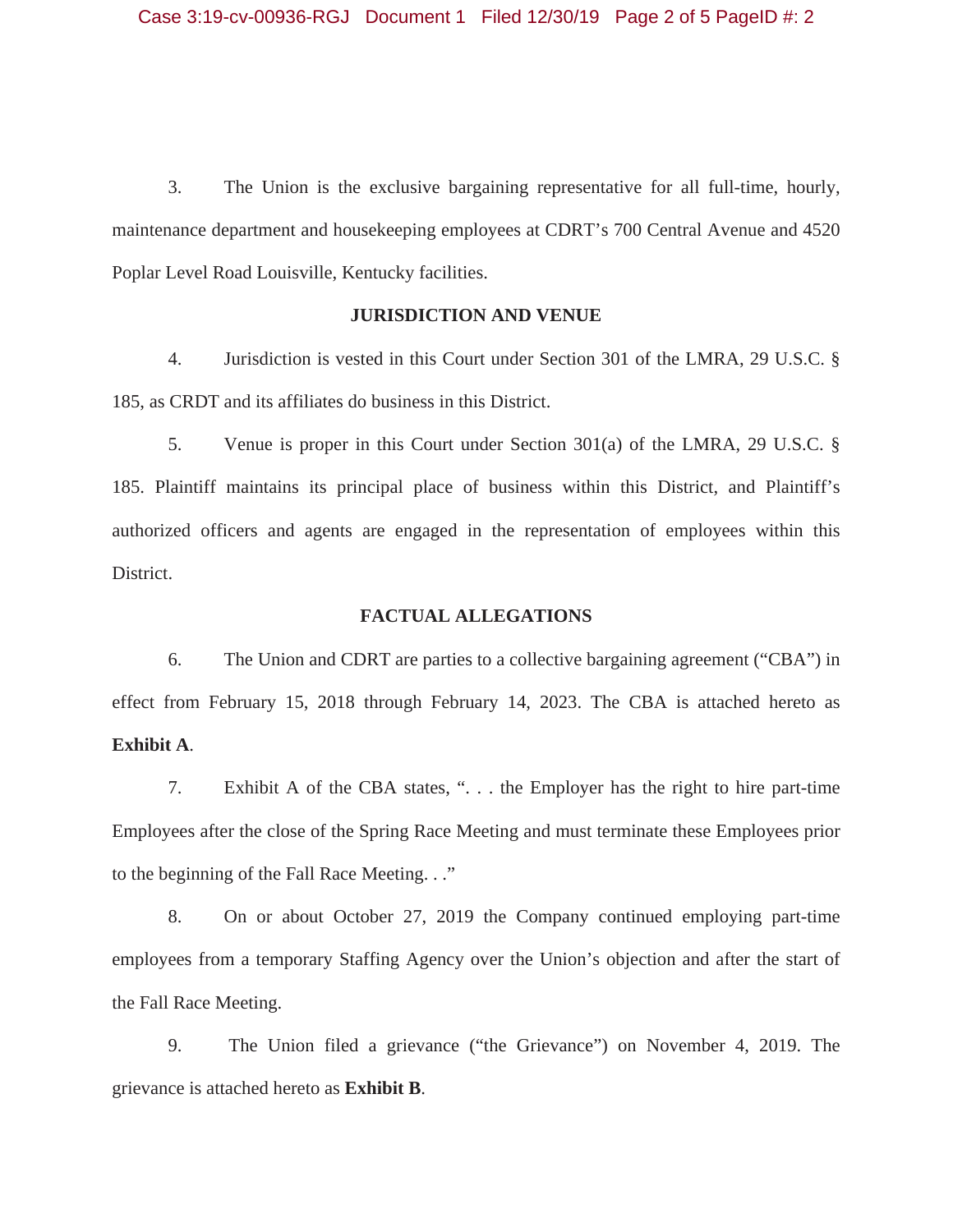#### Case 3:19-cv-00936-RGJ Document 1 Filed 12/30/19 Page 3 of 5 PageID #: 3

 10. The grievance states, in relevant part: "Churchill Downs is using a Staffing Agency to have part-time temporary employees perform bargaining unit work past the beginning of the Fall Race Meet which began on October 27, 2019. This work is being performed at Churchill Downs Racetrack, 700 Central Ave."

 11. Article VI of the CBA is the Grievance Procedure and Arbitration Section – a mandatory mechanism by which disputes arising under the terms and conditions of the CBA are to be resolved.

12. The Union processed the Grievance under Article VI of the CBA.

 13. On or about November 11, 2019, CDRT informed the Union that it would not arbitrate the Grievance. CDRT's letter to the Union is attached hereto as **Exhibit C**.

 14. The Union had contested a similar violation the year before and resolved the grievance after the Company agreed to discontinue its practice.

15. The CBA does not give CDRT the right to refuse to arbitrate a grievance.

 16. On or about November 13, 2019, the Union sent its intent to arbitrate to CDRT. The Union's intent to arbitrate is attached hereto as **Exhibit D**.

 17. The Union requested an arbitration panel from the Federal Mediation and Conciliation Service ("FMCS") on November 21, 2019.

 18. On November 27, 2019, CDRT unilaterally asked FMCS to discontinue processing the case. CDRT's letter to FMCS is attached hereto as **Exhibit E**.

 19. Later that day, counsel for the Union requested that CDRT's counsel strike the arbitration panel so that the case could proceed to arbitration. The Union's request to strike the panel is attached hereto as **Exhibit F**.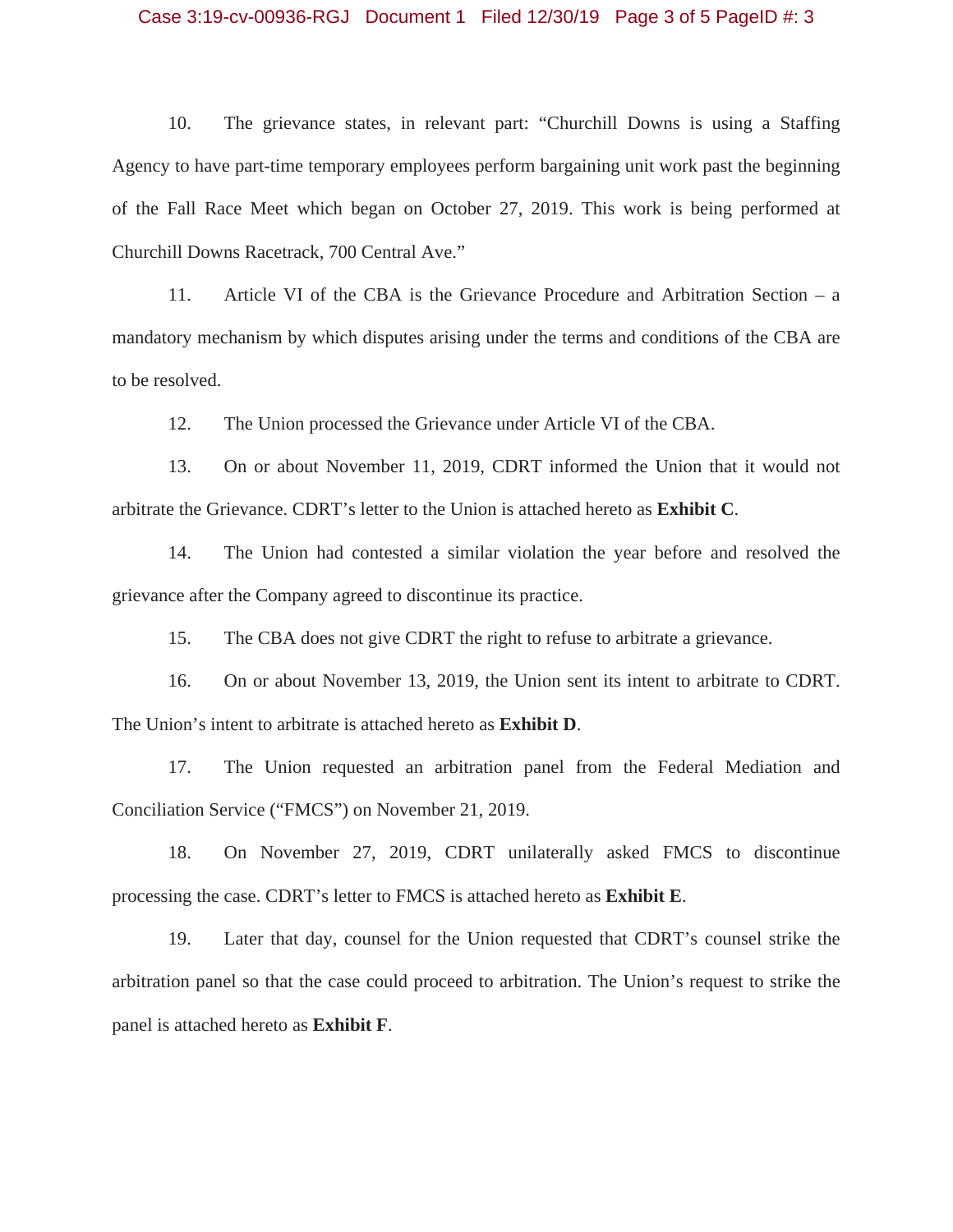20. Counsel for CDRT refused to strike the panel and sent a responsive letter to that effect. The letter from counsel for CDRT is attached hereto as **Exhibit G**.

 21. To date, the Union and Company have not scheduled the arbitration nor has an arbitrator been selected.

# **COUNT I: BREACH OF CONTRACT**

 22. Plaintiff incorporates the allegations of Paragraphs 1 through 18 as if fully set forth herein.

 23. Defendant CRDT is required to arbitrate grievances and comply with its contractual obligations under the CBA.

 24. Defendant's failure to and refusal to arbitrate the Grievance has been willful, in bad faith, and it constitutes a blatant disregard of Defendant's obligations under the Contract.

## **PRAYER FOR RELIEF**

WHEREFORE, Plaintiff Union respectfully requests that this Court:

- a. Order Defendant CRDT to arbitrate the Grievance in accordance with the parties' CBA;
- b. Award Plaintiff all reasonable costs, expenses, and attorney's fees incurred in connection with this action; and
- c. Grant such other and further relief as the Court may deem just and proper.